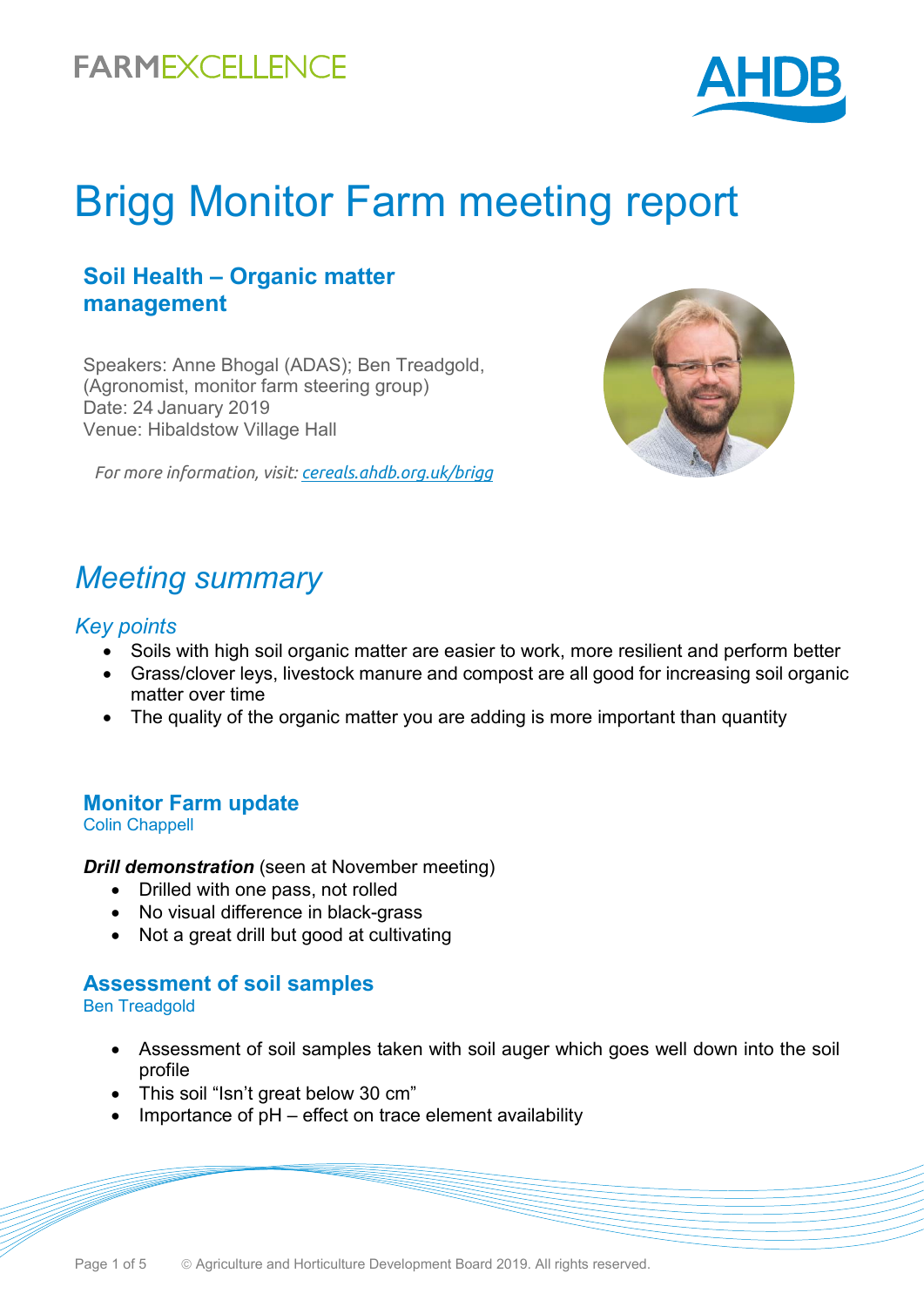

• Organic matter content is good and not an issue here

#### *Sample (1)*

- Acidic and blocky
- Needs a tine down to 30 cm
- A lot of iron at 35 cm indicating the soil here has been wet for some time
- Probably caused by cultivating over time and/or compaction the plough pan is stopping free drainage and entry of air
- Best time to look is Autumn/Winter

#### **Soil health – organic matter management** Anne Bhogal

#### **Soil health**

- Now focuses more on biology
- Properties of soil:
	- $\circ$  Inherent those features you can't change
	- $\circ$  Dynamic can be manipulated

#### **What is organic matter?**

- Comes from a living thing and contains carbon
- Fuel for the soil
- Holds on to nutrient ions
- It is very difficult to quantify

#### **Organic matter and soil management**

- Most soil management is about enhancing soil organic matter (SOM)
- SOM drives nutrient cycling and how soils aggregate (stick together) through roots, chemicals they produce and release etc.
- It increases water availability in the topsoil
- Soils with high SOM are easier to work, more resilient and perform better

#### **Is there a critical level of soil organic matter?**

- It depends on clay content and where you are in the country
- You can say what is typical for your soil
- In soils with more clay you would expect higher SOM levels
- Research is underway to develop a traffic light system to tell you if you need to increase SOM

#### **Visual soil assessment**

- Drop it three times then examine
- Get a lab test done every four years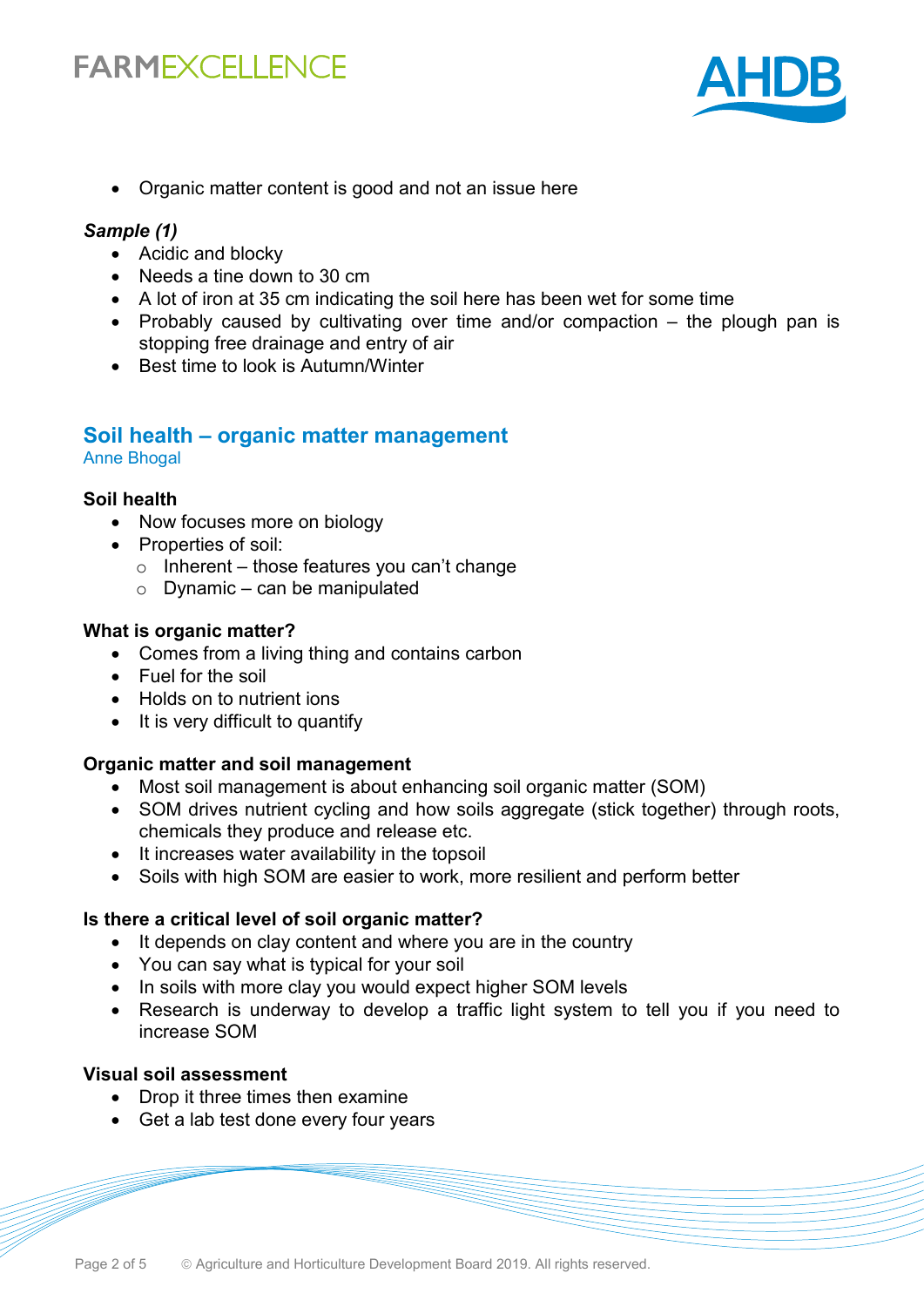

#### **Maintaining and increasing SOM**

- Cultivation aerates the soil and leads to loss of SOM through oxidation
- Increasing SOM is a very slow process
- Also it is difficult to measure the impacts of management

#### **How to increase SOM**

- Long term field trials comparing different sources of organic matter indicate the beneficial effect of:
	- o Grass/clover ley: results in a large increase in SOM and has other benefits, e.g. as a break crop
	- $\circ$  Cattle manure compared with other manures gives the biggest return of SOM to the soil
	- $\circ$  Compost long term application produces a large effect
	- $\circ$  Livestock manure from grazing animals returned directly to soil
- For quantifiable effects on SOM it might take at least three years

#### **Organic matter and worms**

- Green compost contains a lot of lignin which is hard to break down so the material stays around for longer
- Chopped straw has a high carbon content a lot of energy is needed to break it down and it takes a long time to increase SOM through straw incorporation
- Worms like physical material so if you add straw you get more worms
- Grazing sheep on stubble turnips also leads to more worms

#### **Quality vs. quantity**

- The quality of organic matter added is more important than the quantity
- The lower the bulk density (measure of compaction) the better bulky organic materials are best
- Unlike compost (high lignin) FYM is rapidly decomposed and does not remain in the soil for long so frequent applications are needed but it supports higher biomass and has greater impact on soil physical functioning
- Compost is resistant to degradation in the soil so it has lower turnover rates, higher retention and a larger impact on bulk SOM – it improves biological and physical functioning of the soil but less than FYM
- FYM decreases it the most
- Biological activity is better in FYM than in compost
- Putting material through an animal first is a good idea because it starts the breakdown process

#### **Cover crops**

- Trials show limited evidence of a benefit to SOM although this could be because the soils already contained a lot
- In the Maxi Cover Crop trial the only effect was when Phacelia was used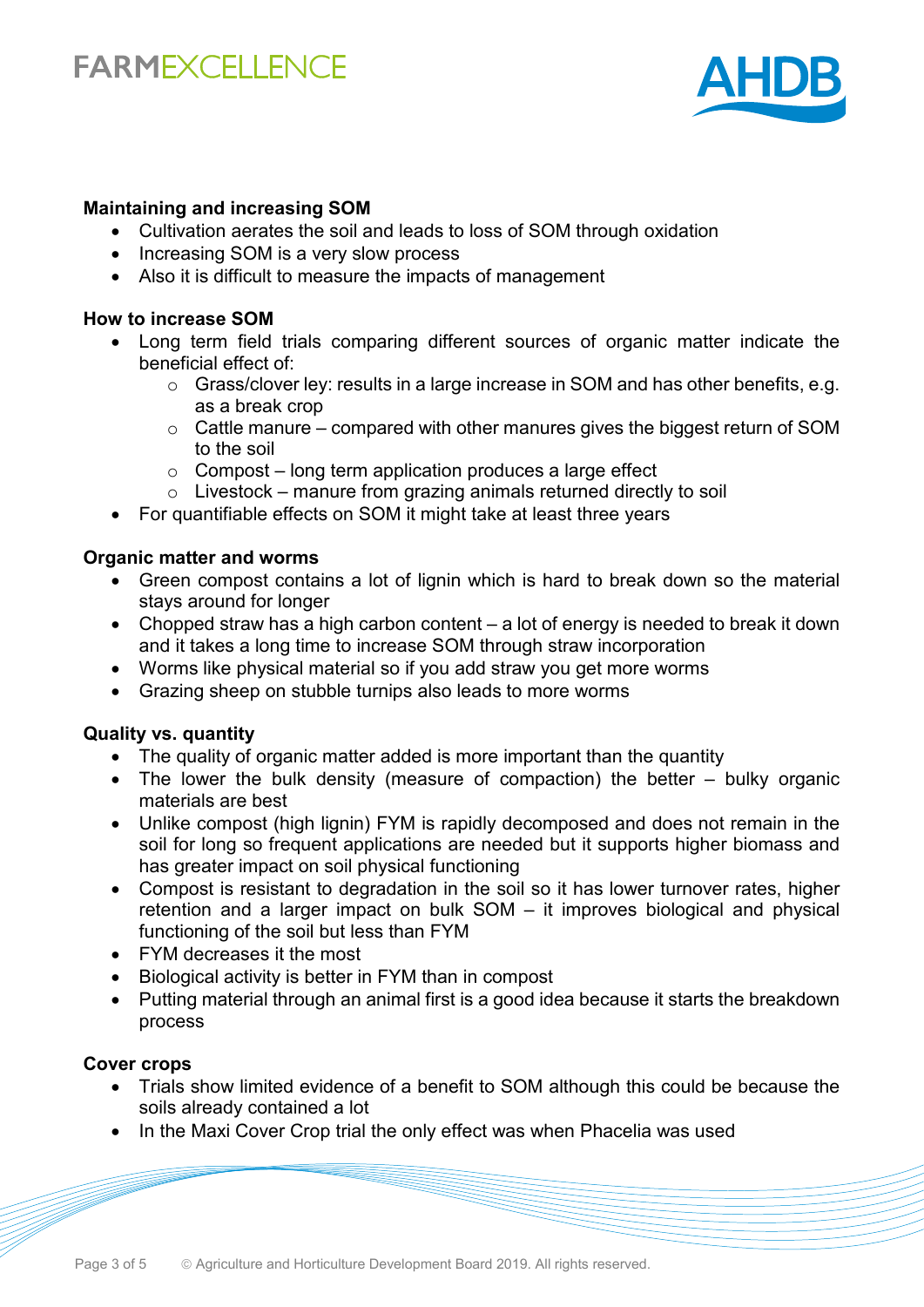

#### **Reduced tillage**

- The effect on C was quite small in zero till it is in the top 5-10 cm whereas in plough based it is spread through the profile
- Zero tillage gives a better structure at the top
- This means a difference would not be seen unless you only sampled the top

### Find out more – Links to AHDB information sheets or research

[How to count earthworms](https://ahdb.org.uk/knowledge-library/how-to-count-earthworms) [Soil assessment methods](https://projectblue.blob.core.windows.net/media/Default/Programmes/GREATSoils/GREATsoils_SoilAssess_2018-06-29_WEB.pdf) [Measuring and managing soil organic matter](https://ahdb.org.uk/knowledge-library/measuring-and-managing-soil-organic-matter) [Biological testing for soil health](https://ahdb.org.uk/knowledge-library/biological-tests-for-soil-health) [Testing soil health](https://ahdb.org.uk/knowledge-library/testing-soil-health) [Opportunities for cover crops in conventional arable rotations](https://projectblue.blob.core.windows.net/media/Default/Imported%20Publication%20Docs/IS41%20Opportunities%20for%20cover%20crops%20in%20conventional%20arable-rotations%20(2018).pdf) [Maxi cover crop research project](https://cereals.ahdb.org.uk/publications/2017/january/11/maximising-the-benefits-from-cover-crops-through-species-selection-and-crop-management-(maxi-cover-crop).aspx) [Machinery cost calculator](https://ahdb.org.uk/machinery-costing-calculator)

**For more information or to find out more about Farmbench, AHDB's benchmarking tool, contact:** Judith Stafford

E: [judith.stafford@ahdb.org.uk](mailto:judith.stafford@ahdb.org.uk) M: 07891 556623 @Cereals\_EM



© Agriculture and Horticulture Development Board 2019. All rights reserved.

Page 4 of 5 **C** Agriculture and Horticulture Development Board 2019. All rights reserved.